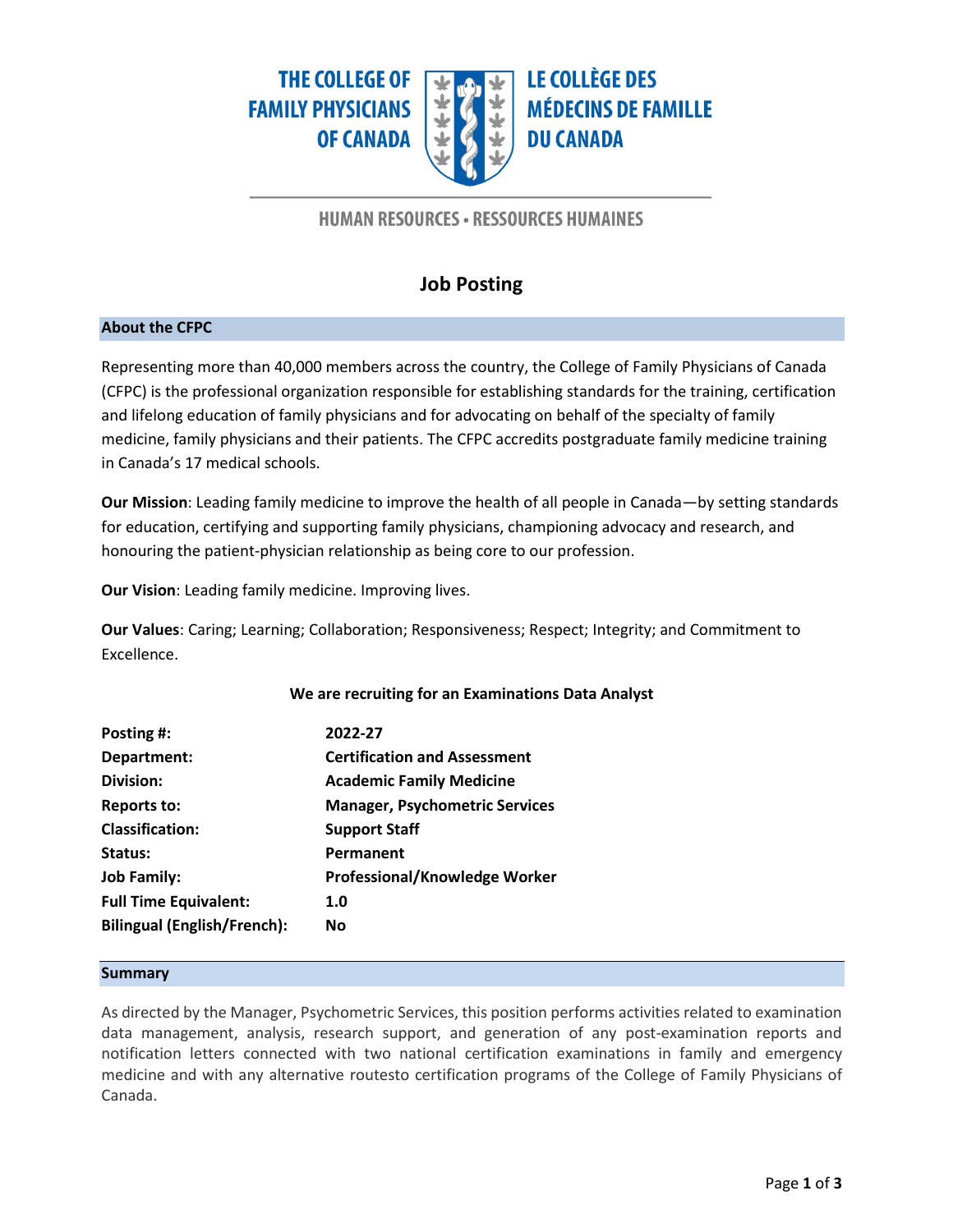#### **Main Responsibilities**

Pre-examination

- Support registration process data needs
- Generation of appropriate eligibility files required by examination delivery vendors
- Support scheduling of the Family Medicine Simulated Office Oral exam component and the Emergency Medicine oral exam component as required

#### During examination administration

• Duties within an examination's command centre include examination process monitoring and reviewing of completeness of submissions from examiners

#### Post-examination

- Ensure data integrity, logistics, storage, and security as per CFPC policies
- Assist with examination data capture, collection, manipulation, sharing, and analysis
- Assist with resolving computer-based scoring process issues and ensure accurate data exchange with Medical Council of Canada's Psychometric Assessment Services
- Assist with drafting examination summary reports to the Board of Examinations and Certification
- Assist with drafting examination performance reports for the University Departments of Family Medicine and other internal and external stakeholders
- Assist with generating and releasing individualized exam results to candidates, and for those who were unsuccessful on their exam, individualized feedback on performance
- Assist with continuous quality improvement, notably
	- For a standardized approach to the reporting of examination results and of examination performance data
	- For research studies currently underway, or planned, around examinations and assessments at the College
	- For ongoing research and development on the measurement or psychometric aspects of the examinations, of the materials and methods used to develop them, and of the examination results and their predictive value
	- For other issues identified as important

#### **Requirements**

- Masters' Degree in research/information science discipline or measurement of Psychometrics required
- 3 years' related experiencer in similar organization preferred
- Experience with managing data generated from computer-based delivery of large-scale high-stakes examinations preferred
- Use of different analytical database tools preferred
- Verbal and written communication skills, with the ability to express ideas and opinions clearly and effectively in English required
- Advance knowledge of Statistical methods' including Excel and Statistical Package for the Social Sciences (SPSS) preferred
- Intermediate MS Office Suite experience: Word, Outlook, PowerPoint, Excel required
- Ability to work independently and as a team player is required
- Intermediate knowledge of research principles, methodology, analysis, and reporting required
- Intermediate Programming Software knowledge required
- Data mining methodologies required
- Attention to detail and interpersonal skills required